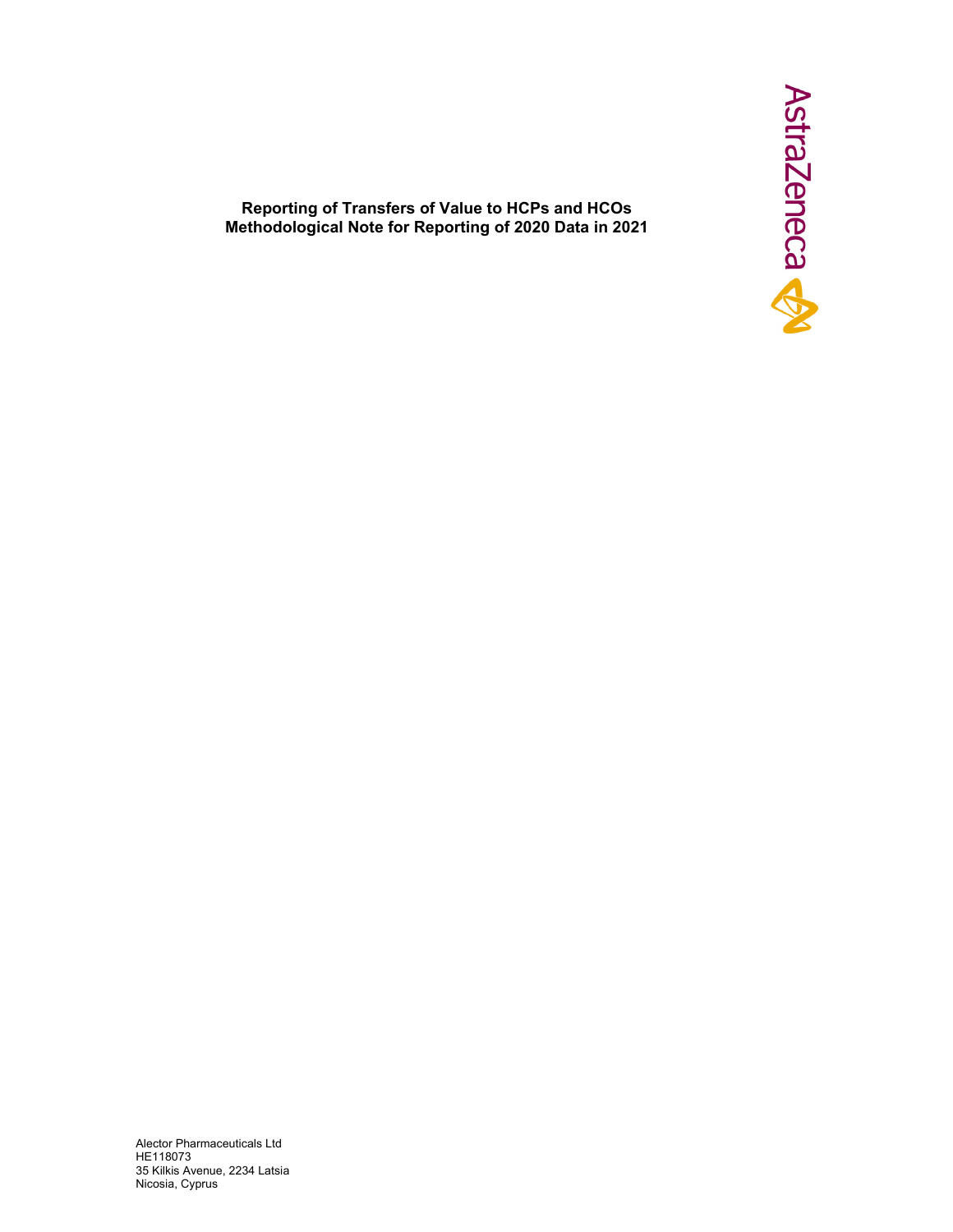# **Contents**

| 1.     |        |                                                                        |  |  |  |
|--------|--------|------------------------------------------------------------------------|--|--|--|
|        |        |                                                                        |  |  |  |
| 2.     |        |                                                                        |  |  |  |
|        | 2.1.   |                                                                        |  |  |  |
|        | 2.1.1. |                                                                        |  |  |  |
|        | 2.1.2. |                                                                        |  |  |  |
| 2.2.   |        |                                                                        |  |  |  |
|        | 2.2.1. |                                                                        |  |  |  |
|        | 2.2.2. |                                                                        |  |  |  |
|        | 2.2.3. |                                                                        |  |  |  |
|        | 2.2.4. |                                                                        |  |  |  |
|        | 2.2.5. |                                                                        |  |  |  |
|        | 2.2.6. |                                                                        |  |  |  |
| 3.     |        |                                                                        |  |  |  |
|        | 3.1.   |                                                                        |  |  |  |
|        | 3.2.   |                                                                        |  |  |  |
|        | 3.2.1. |                                                                        |  |  |  |
|        | 3.2.2. | Informational and Educational Materials and Items of Medical Utility 9 |  |  |  |
| 3.2.3. |        |                                                                        |  |  |  |
|        | 3.2.4. | Donations to charitable organisations & patient organisations 9        |  |  |  |
| 3.3.   |        |                                                                        |  |  |  |
| 3.4.   |        |                                                                        |  |  |  |
|        | 3.5.   |                                                                        |  |  |  |
|        |        | 3.5.1. Indirect ToVs through Third Parties for R&D Services 10         |  |  |  |
|        | 3.5.2. |                                                                        |  |  |  |
|        | 3.5.3. |                                                                        |  |  |  |
|        | 3.5.4. |                                                                        |  |  |  |
| 3.6.   |        | ToVs in case of partial attendances or cancellation  10                |  |  |  |
|        | 3.7.   |                                                                        |  |  |  |
|        | 3.7.1. |                                                                        |  |  |  |
| 4.     |        |                                                                        |  |  |  |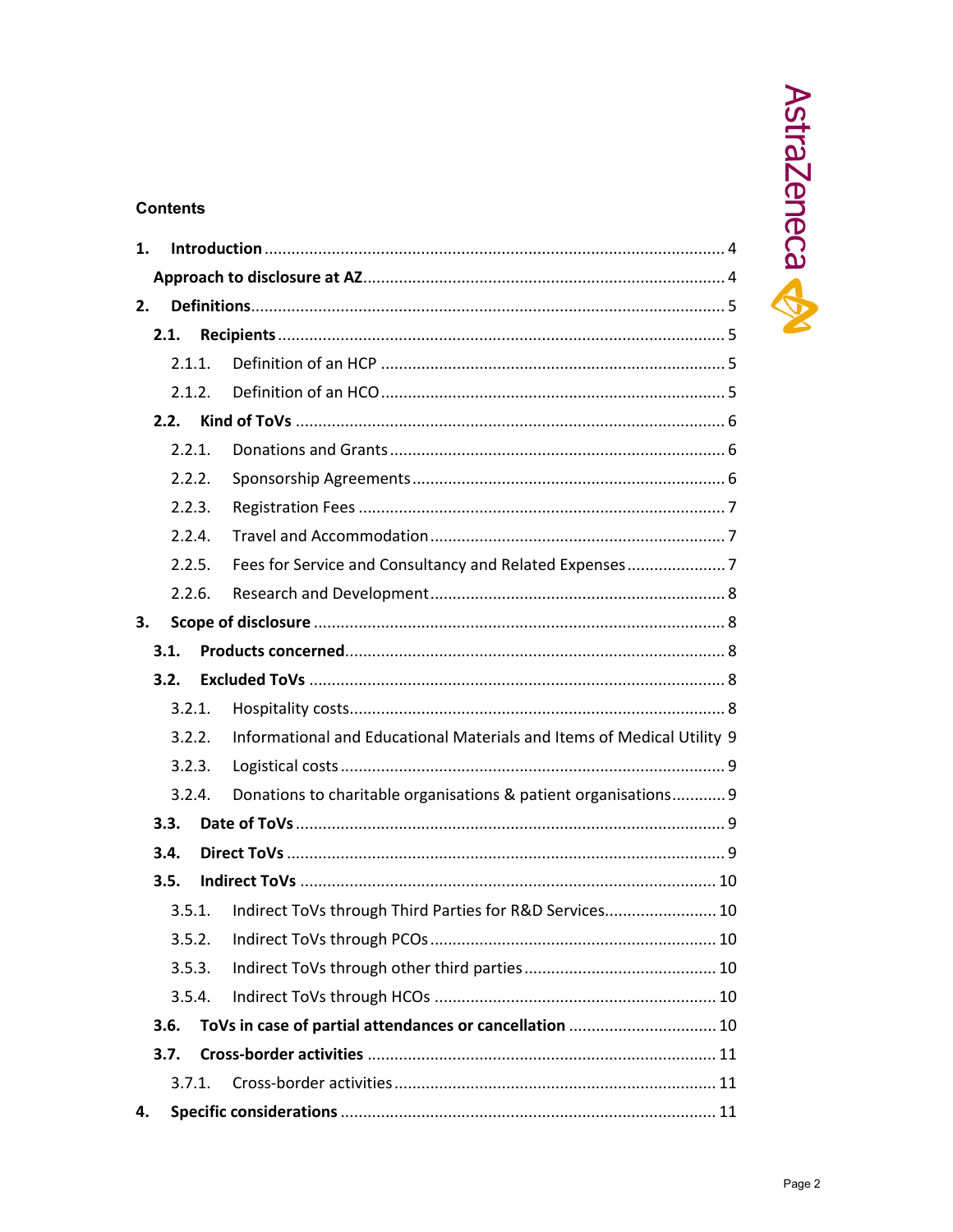

|    | 4.1.   |                                                                           |  |
|----|--------|---------------------------------------------------------------------------|--|
|    | 4.2.   |                                                                           |  |
| 5. |        |                                                                           |  |
|    | 5.1.   |                                                                           |  |
|    | 5.1.1. |                                                                           |  |
|    | 5.1.2. |                                                                           |  |
|    | 5.2.   |                                                                           |  |
|    | 5.3.   |                                                                           |  |
|    | 5.4.   |                                                                           |  |
| 6. |        |                                                                           |  |
|    | 6.1.   |                                                                           |  |
|    | 6.1.1. |                                                                           |  |
|    | 6.1.2. |                                                                           |  |
|    | 6.2.   |                                                                           |  |
|    | 6.3.   |                                                                           |  |
| 7. |        |                                                                           |  |
|    | 7.1.   |                                                                           |  |
|    | 7.2.   | Disclosure will be made in Euro. Value Added Tax (VAT) and other taxes 13 |  |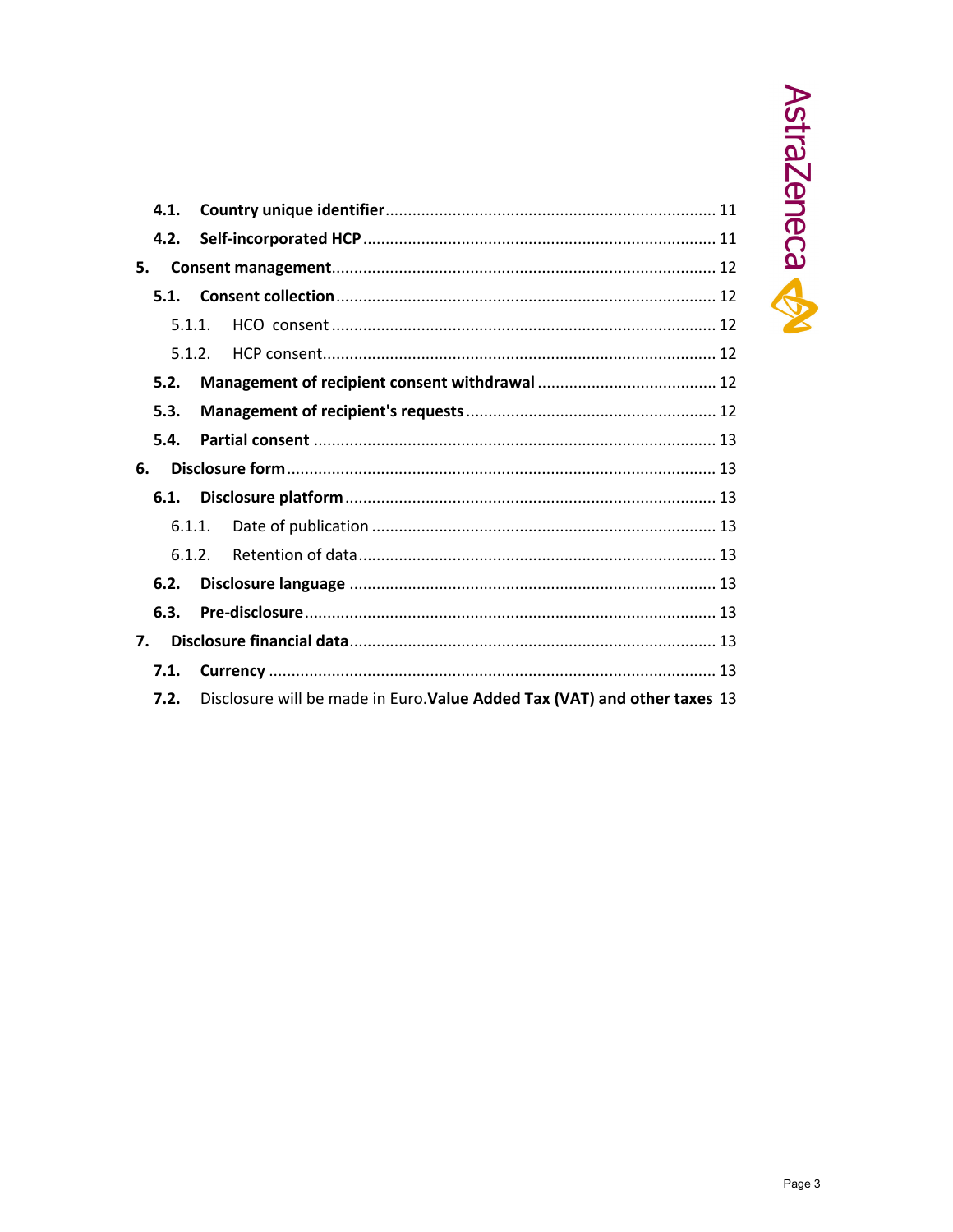## **Approach to disclosure at AZ**

Collaborative working between medical professionals and healthcare organisations has long been a positive driver for advancements in patient care and the development of innovative medicine. Medical professionals and the organisations with whom they work provide the pharmaceutical industry with valuable, independent and expert knowledge derived from their clinical and disease management experience. Furthermore, as the primary point of contact with patients, the medical professional can offer invaluable expert knowledge on patient outcomes and therapy management. This helps to adapt our products to better suit patients and thereby improve patient care overall.

Healthcare professionals and organisations should be fairly compensated for the services they provide to pharmaceutical companies. The EPFIA Code of Practice provides accuracy and transparency in disclosing the scope and value of such collaborative work, and it will become an important step towards building greater trust between the pharmaceutical industry, medical community and patients.

As a member company of KEFEA and as a full corporate member of EFPIA, AstraZeneca ("AZ") is committed to transparency around interactions with Healthcare Professionals (HCPs) and Healthcare Organisations (HCOs) and that these are captured and reported in line with all applicable local transparency requirements.

AZ's own policies are fully aligned with the aims of the EFPIA Code of Practice and its local interpretation in the KEFEA Code of Conduct – to promote ethical and transparent interactions with the Healthcare community. Our interactions with HCPs/HCOs are governed by the AZ Code of Ethics and supporting Global Standards, which require that we run every part of our business with integrity and refuse to give or receive anything of value that may be intended, or could be seen as, improper influence.

Producing transparency reporting is an opportunity for AZ to demonstrate its commitment to the values and principles behind the EFPIA Code of Practice and other transparency requirements in Europe.

The objective of this note is to explain AZ's approach to disclosure, to include key definitions, the scope of disclosed activities and key elements of the process followed to capture and report data.

At a high level, there are three main tenets that characterize the AZ approach:

#### **(1) Affiliate accountability and regional consolidation**

Affiliates are responsible for capturing the Transfers of Value (ToVs) made in their affiliates and for validating the accuracy of the data. A regional reporting solution consolidates the ToVs, providing consistency and automating inclusion of cross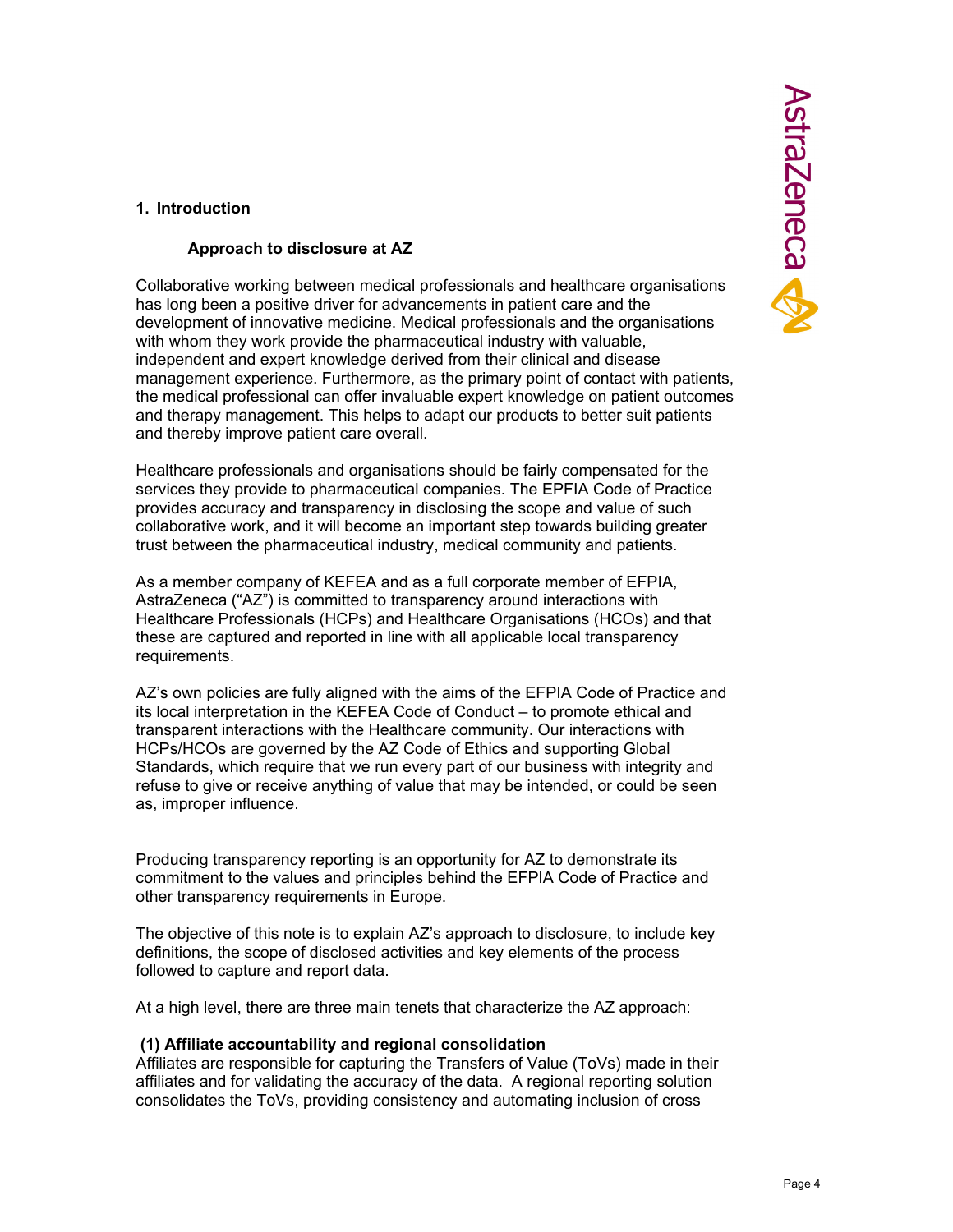border payments within Europe. Other cross border payments are collected through a payment system (US) or manually (rest of world).

#### **(2) Compliance with local codes**

Unless there are strong legal mandatory requirements, affiliates have transposed the Code in full that is without deviations. In each country, AZ will comply with applicable local disclosure requirements. There may be variations (stricter than the provision in the Code) or deviations (where because of mandatory national regulations the code cannot be transposed in full).

# **(3) One disclosure per market, including all ToVs paid directly through entities belonging to AZ or indirectly through third parties acting on behalf of AZ**

The entity included in reporting for Cyprus is: Alector Pharmaceuticals Ltd

For Cyprus, disclosure is made on KEFEA's website (http://kefea.org.cy) through a link that directs to each KEFEA Member Company's mother company website.

## **2. Definitions**

#### **2.1. Recipients**

#### 2.1.1. Definition of an HCP

The definition of an HCP in Cyprus is:

Any natural person that is a member of the medical, dental, pharmacy or nursing professions or any other person who, in the course of his or her professional activities, may prescribe, purchase, supply or administer a medicinal product and whose primary practice, principal professional address or place of incorporation is in Europe. For the avoidance of doubt, the definition of HCP includes: (i) any official or employee of a government agency or other organisation (whether in the public or private sector) that may prescribe, purchase, supply or administer medicinal products and (ii) any employee of a Member Company whose primary occupation is that of a practising HCP, but excludes all other employees of a Member Company and a wholesaler or distributor of medicinal products.

## 2.1.2. Definition of an HCO

The definition of an HCO in Cyprus is:

Any healthcare, medical or scientific association or organisation (irrespective of the legal or organisational form) such as a Professional Congress Organisation (PCO), hospital, clinic, foundation, university or other teaching institution or learned society whose business address, place of incorporation or primary place of operation is in Europe or through which one or more healthcare professionals provide services. For the application of this guidance, commercial companies involved in organisation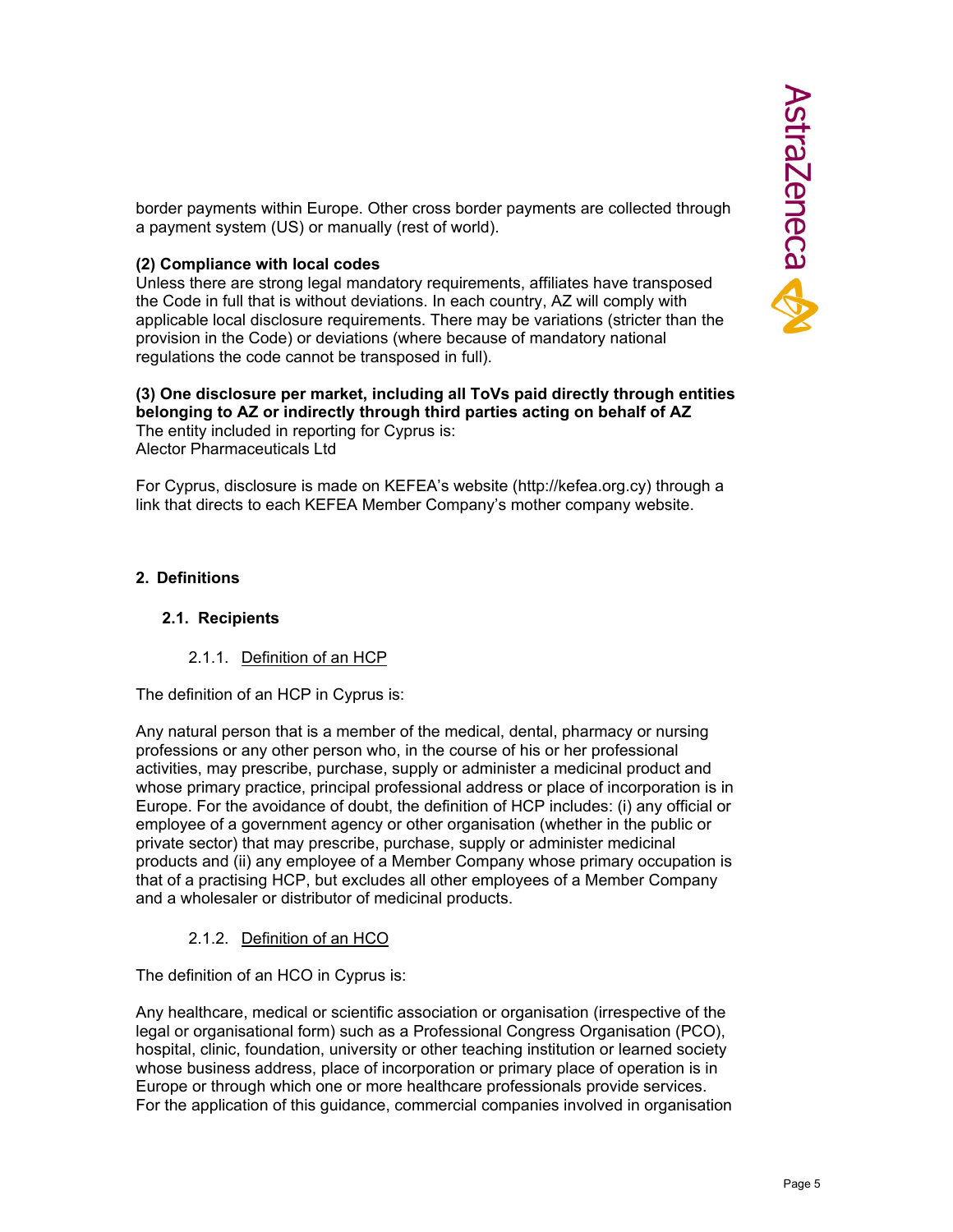of travel (travel agencies) or accommodation (hotels, banqueting functions in hotels, etc.) are not considered HCOs.

## **2.2. Kind of ToVs**

#### 2.2.1. Donations and Grants

AZ provides support for medical or scientific education, advances in medical or scientific research, health or healthcare systems or disaster relief through financial or non-financial ToVs to legitimate, established organisations.

AZ can provide this support through:

- Contributions or Sponsorships (or referred to as Grants) to support initiatives in HCP Education, including education about healthcare systems and practices, Medical or Scientific Research, or Partnerships.
- Donations to a non-profit or public sector healthcare organisation (HCO) intended to support their charitable mission and activities. Donations and Grants to Patient Organisations or as part of Community Investments to charities and other non-profit non-HCOs are subject to separate disclosure and thus excluded.

Donations to HCOs can be both monetary and donations in kind. Product Donations subject to the applicable law are given in circumstances of national emergency, international or national disaster relief or other genuine public health need. AZ charitable product donations and processes are aligned to the World Health Organisation (WHO) Guidelines for Drug Donations.

## 2.2.2. Sponsorship Agreements

AZ gives contributions, through financial or non-financial support to legitimate, established organisations for medical or scientific education of external stakeholders, organizing or hosting educational or scientific events (including independent congresses). These contributions aim to increase the scientific or educational quality of the event and/or support with logistics in modest venues or with incidental hospitality, in line with AZ's own ethical principles. The mandatory Sponsorship Agreements will describe the purpose of the sponsorship and for what the funds are to be used.

Sponsorship packages may also include satellite symposia and the sponsoring of speakers or faculty.

ToVs are made to either the HCO directly or to an event organizer or other third party appointed by the HCO to manage the event. In all cases, ToVs are disclosed against the HCO that ultimately benefits.

Where contributions made to HCOs include support for travel & accommodation for HCPs to attend Independent Congresses and the HCPs benefitting from this support are unknown, this payment will be assigned to the EFPIA category "Sponsorship Agreements".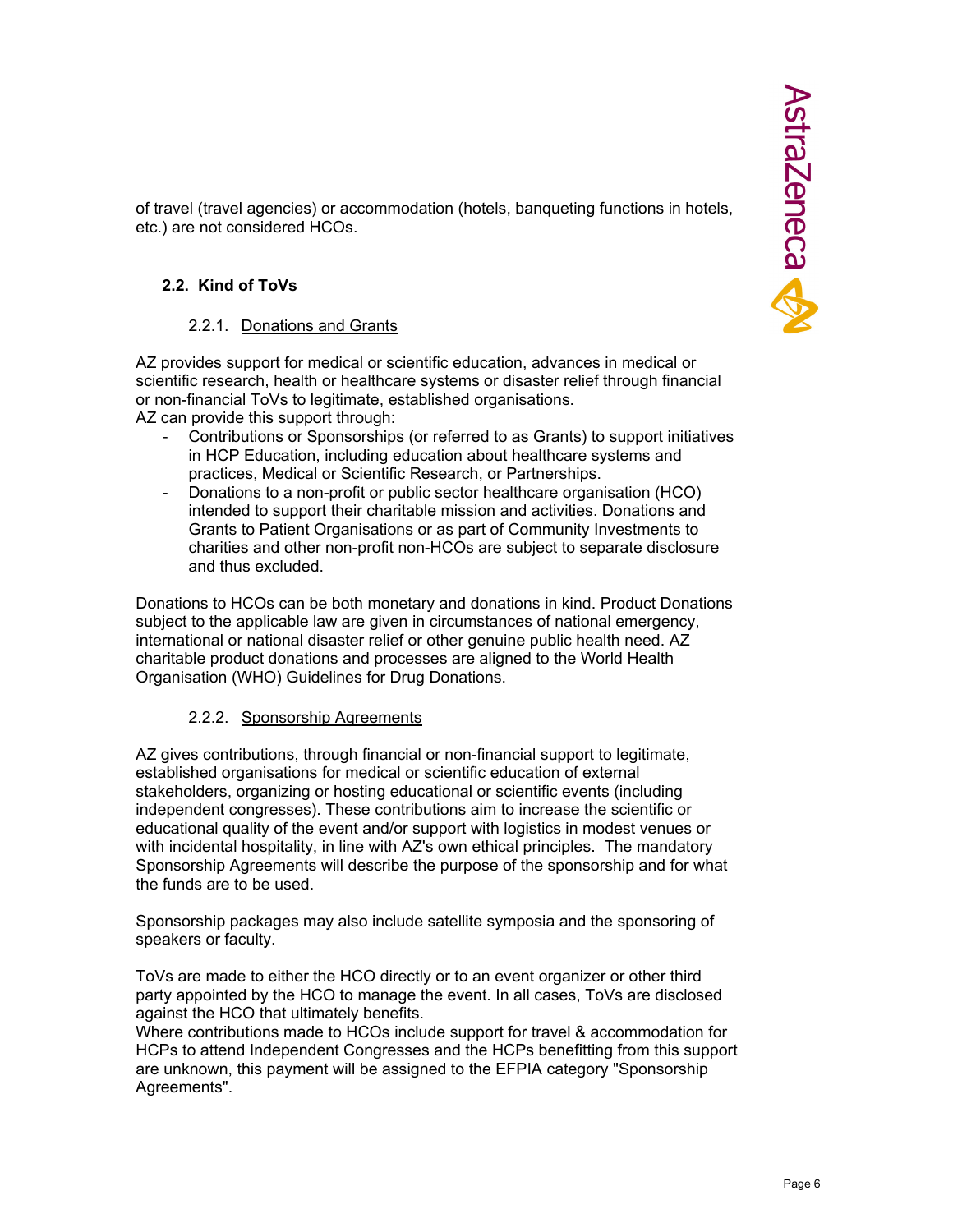## 2.2.3. Registration Fees

As part of support to continuous medical education, AZ provides support to HCOs or HCPs to cover the costs of registration fees for HCPs to attend selected independent congresses and where provided to HCOs, also for other educational/scientific events.

Where these are provided to HCOs, AZ is not involved in the selection of the HCPs.

Where these are provided to individual HCPs, the purpose of the support is to enable delegates (max two per year):

- to attend presentations or participate in scientific exchange on significant developments related to AZ products or uses or related to AZ's scientific research; or,
- to support the performance of a contract for services.

All arrangements are generally paid directly to travel and or /accommodation providers or organiser.

## 2.2.4. Travel and Accommodation

As part of support to continuous medical education, AZ provides support to HCOs or HCPs to cover the costs for Travel and Accommodation for HCPs to attend selected independent congresses and/or AZ Organised Meetings and where provided to HCOs for other educational/scientific events.

These costs can include costs of flights, trains, hotel accommodation, taxis, bus transfers, and other travel costs.

Costs for ground transportation (for example bus or taxi) that are organised for group transportation and not assigned to certain HCPs are reported in aggregate, but where the identity of the HCPs is known, these are split by HCP.

## 2.2.5. Fees for Service and Consultancy and Related Expenses

AZ engages an HCP/HCO for services when there is a genuine and legitimate business need and where the HCP/HCO is qualified and appropriate to provide the services. These services are paid with a Fee for Service at Fair Market Value.

These services can include:

- Speaking at and chairing meetings
- Training services
- Participation at advisory board meetings
- Medical writing
- Data analysis
- Development of education materials
- General consulting/advising
- Services performed in connection with a third party congress
- Retrospective Non-interventional studies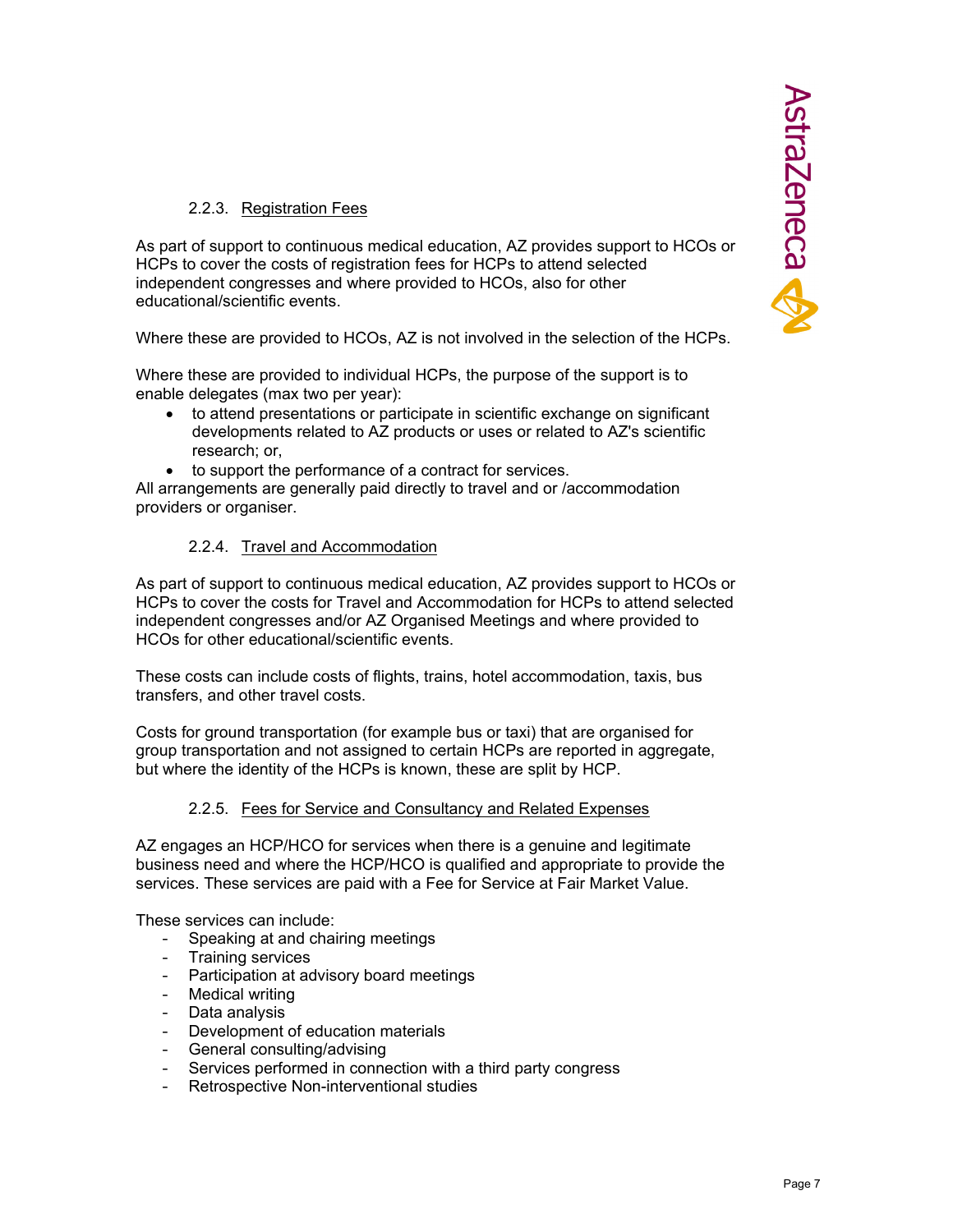- Participation in market research where such participation involves remuneration and/or travel. Payments for these services are only disclosed if AZ is aware of the identity of those participating in the market research.

As part of the written Fee for Services Agreement, related expenses can be paid for and can include costs of flights, trains, car hire, tolls, parking fees, taxis, bus transfers, hotel accommodation and any visa costs. All costs are paid by AZ to travel and or /accommodation providers or meeting organizers (where relevant) or reimbursed supported by appropriate receipts.

## 2.2.6. Research and Development

All ToVs related to the planning or conduct of non-clinical studies, clinical trials and non-interventional studies performed by AZ or by Clinical Research Organisations on AZ's behalf that are prospective in nature are considered Research & Development ToVs and are reported on an aggregate basis.

Retrospective non-interventional studies or other studies that are not submitted to authorities as per local drug law do not fall under the category of R&D activities. The ToVs related to those studies will be reported as Fee for Service under name of the individual recipient.

## **3. Scope of disclosure**

## **3.1. Products concerned**

AZ is a science-focused company, developing innovative medicines that are prescription only medicines and interactions with HCPs/HCOs are focused on the development and promotion of prescription medicines. Consequently, only ToVs relating to prescription medicines are being disclosed.

# **3.2. Excluded ToVs**

## 3.2.1. Hospitality costs

As per Art 10 of the EFPIA Code of Practice, hospitality costs are not disclosable if in line with the limits set within the national association. AZ applies these limits for AZ Organised & Sponsored Meetings, and therefore costs of meals & drinks are excluded. However, where meals and drinks make up an integral and inseparable part of contributions to the cost of events or sponsoring as part of Sponsorship Agreements with HCOs, they have been included in Contributions to Cost of Events.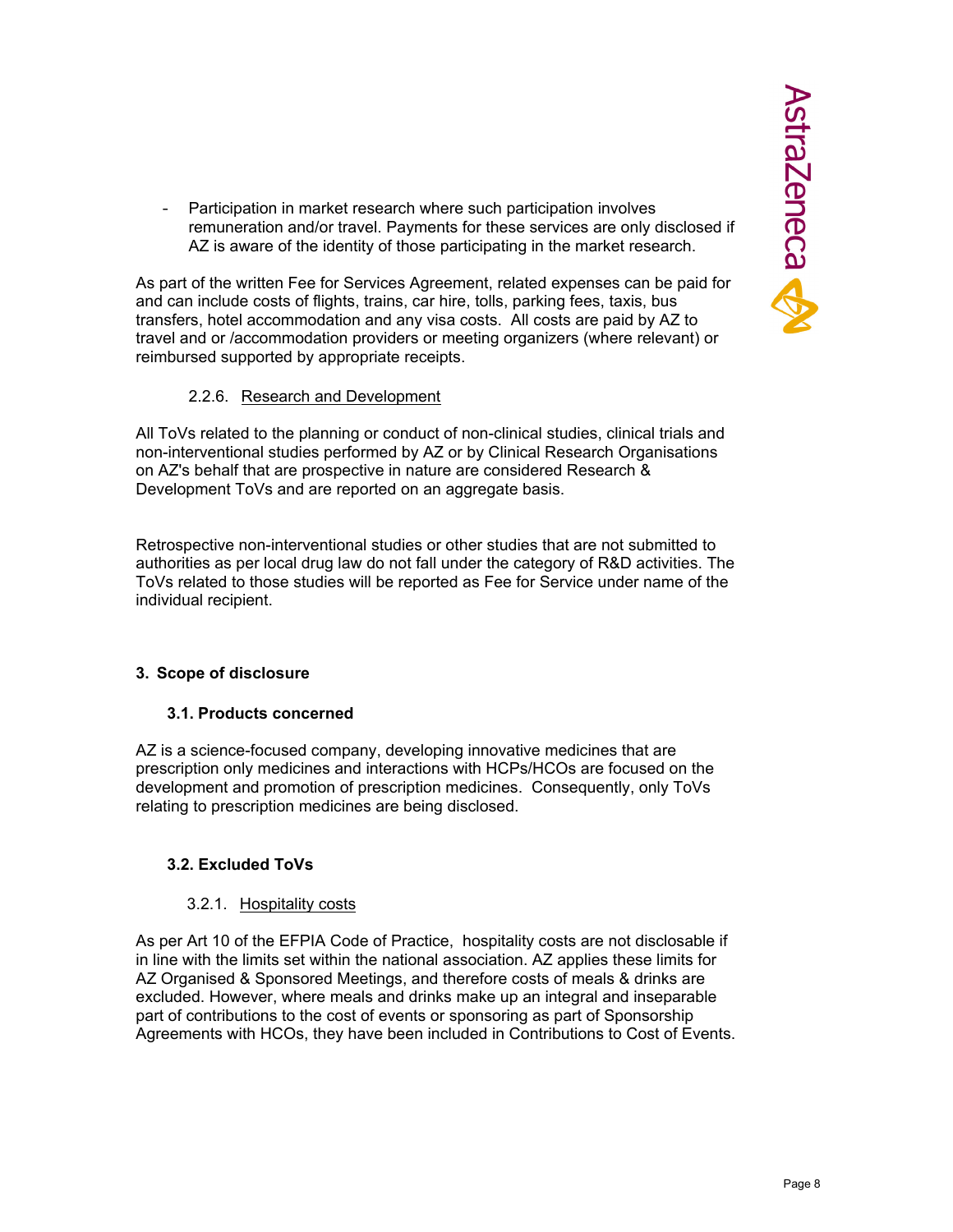## 3.2.2. Informational and Educational Materials and Items of Medical Utility

As per Art 17 of the EFPIA Code of Practice, items of medical utility for HCPs and informational and educational material are not disclosed where "The transmission of informational or educational materials is permitted provided it is: (i) "inexpensive"; (ii) directly relevant to the practice of medicine or pharmacy; and (iii) directly beneficial to the care of patients."

## 3.2.3. Logistical costs

Logistical costs related to AZ Organised Meetings (for example room hire, technics, personnel) are excluded. However, ToVs to participants, such as support for travel and accommodation or speaker fees to HCPs are included in the relevant cost category.

## 3.2.4. Donations to charitable organisations & patient organisations

All ToVs to non-HCO organisations are out of scope and excluded for example charitable organisations.

All ToVs to Patient Organisations are out of scope as separate reporting requirements provide transparency on ToVs to these organisations. These requirements are outlined in the EFPIA Code of Practice on.

# **3.3. Date of ToVs**

Where the ToV is a payment, values are reported on the date of the payment. Payments made in 2020 for activities related to 2019 are included. If consent to disclose these has been obtained, they are reported against the individual. If not, they will be reported in aggregate.

Where ToVs relate to multi-year contracts, only the ToVs made in the reporting year are included.

Where the ToV is a benefit in kind, values are reported on the date the recipient received the benefit.

# **3.4. Direct ToVs**

The natural or legal person that holds the bank account on which the money is transferred is considered the recipient of the ToV and will be disclosed.

Direct ToVs are captured in SAP based on their vendor code, General Ledger code and activity code. They are then mapped to the appropriate EFPIA disclosure activity category for reporting.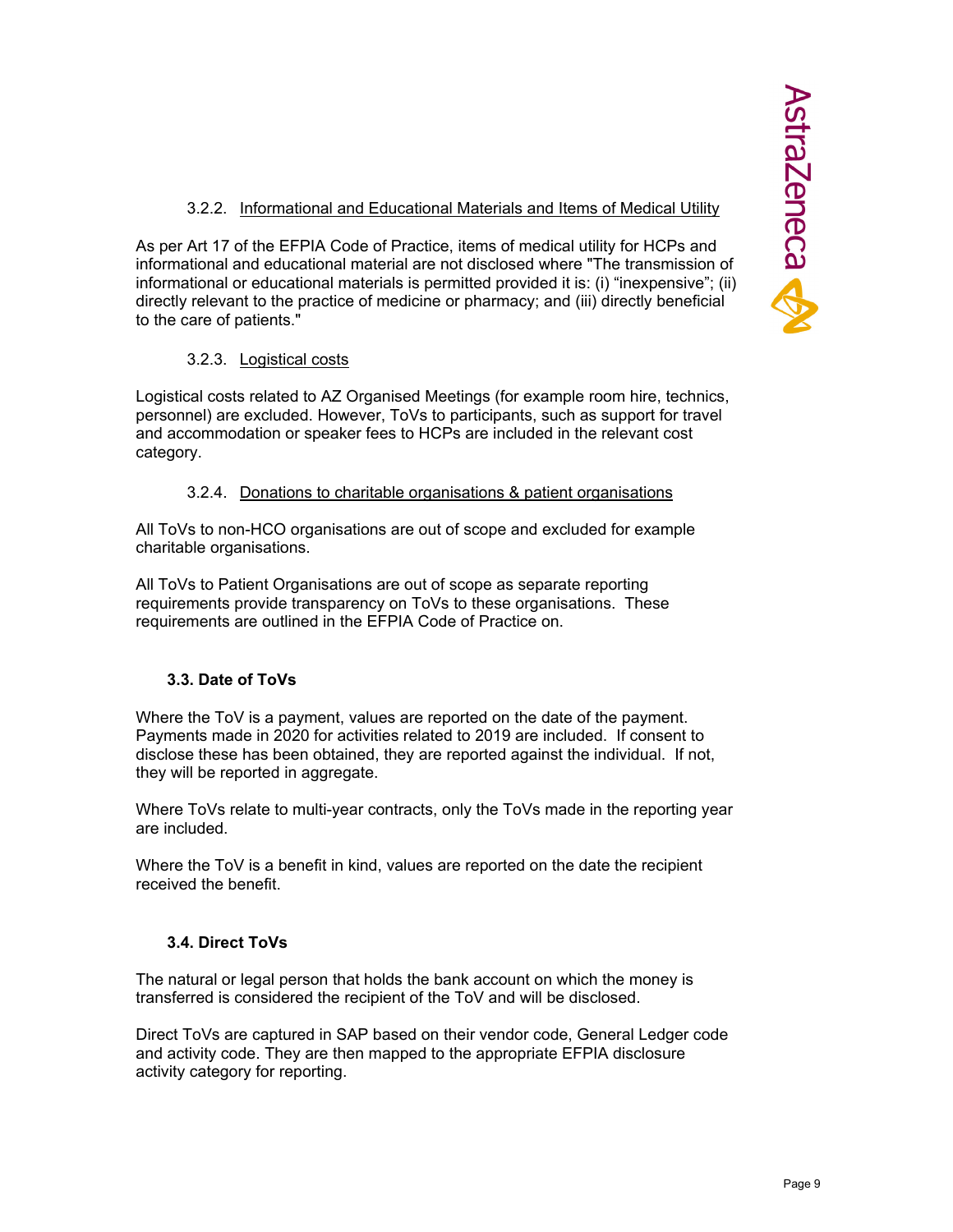## **3.5. Indirect ToVs**

## 3.5.1. Indirect ToVs through Third Parties for R&D Services

Where a third party providing services for R&D activities acts on behalf of AZ to make ToVs to HCPs/HCOs, these are within scope and are reported at an aggregate level under R&D (as long as their activities fall within the scope of the definition of R&D activities).

## 3.5.2. Indirect ToVs through PCOs

Contributions provided to Events through PCOs, that would therefore be the Recipient of the ToVs, are considered as indirect ToVs. ToVs through PCOs are reported either in the name of benefitting HCO, or in the name of Recipient PCO if the HCO is unknown. This applies whether PCOs organise Events on their own initiative, or at the request of an HCO.

Contribution to costs related to Events paid through PCOs to the benefit of individual HCPs are reported on an individually named basis, as Indirect ToVs to HCPs, or in the name of Recipient PCO if the HCP is unknown. Disclosures on an individual names basis are subject to appropriate consent; where such consent cannot be secured, related ToVs will be disclosed in aggregate.

## 3.5.3. Indirect ToVs through other third parties

Where third parties are appointed by an HCO to manage an event, and where the HCO ultimately benefits from that ToV, these ToVs are disclosed against the HCO. Where an event is organised on behalf of multiple HCOs without clarity on allocation, the value is divided equally between the HCOs.

Where third parties are appointed by AZ to make travel and accommodation arrangements for HCPs who are providing services or are supported to attend events, these ToVs are disclosed against the HCP.

Any additional administration fees charged by agencies are not included, as these are not ToVs to HCPs or HCOs.

# 3.5.4. Indirect ToVs through HCOs

Where ToVs are made to an individual HCP indirectly via an HCO and where AZ has obtained the consent, these will be disclosed against the HCP in line with local association guidelines.

## **3.6. ToVs in case of partial attendances or cancellation**

Where an HCP/HCO does not receive the benefit due to a no show or a cancellation of event, the associated costs are not reported, such as the cost of cancelling a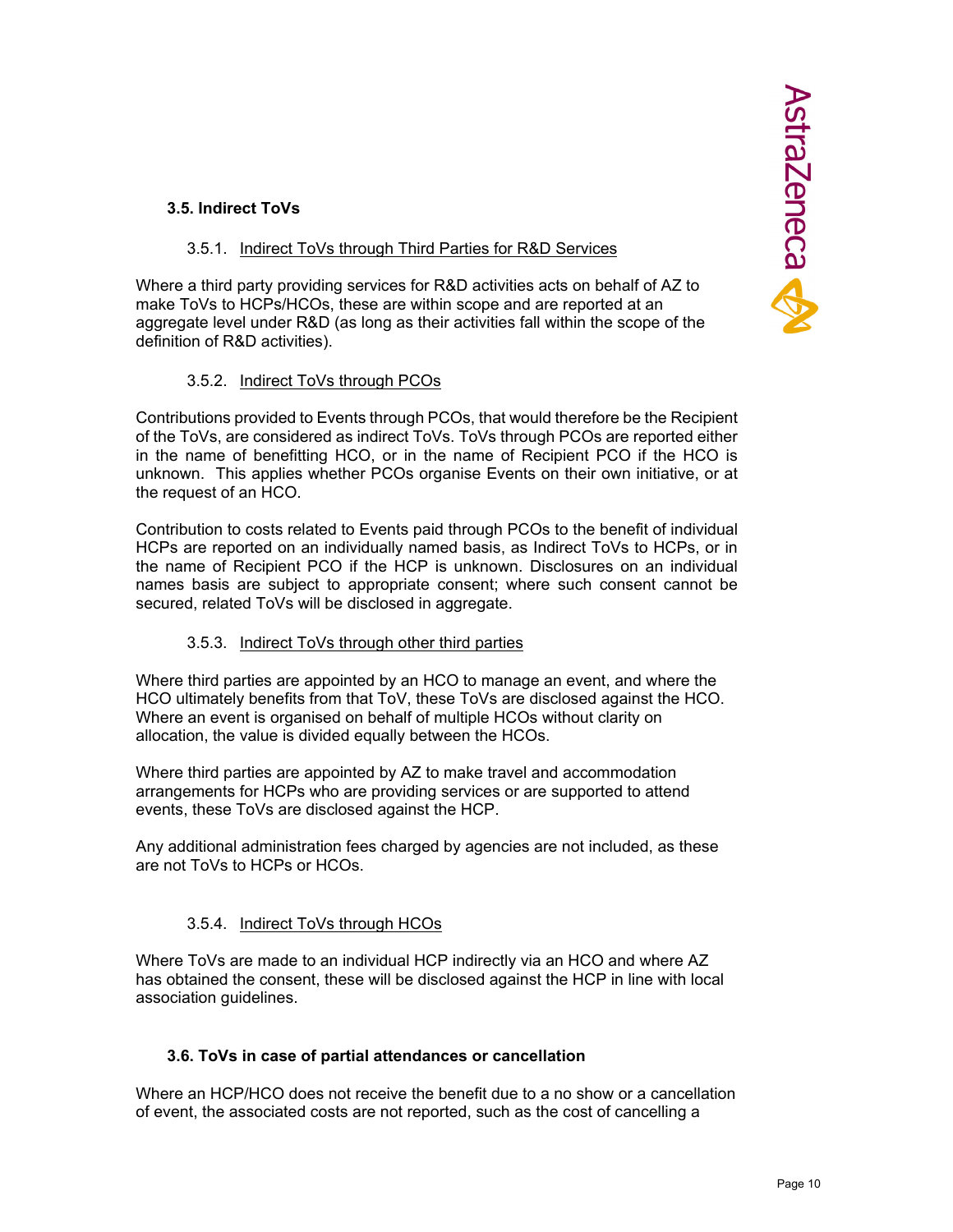hotel booking or accommodation. In case of partial attendance, only the benefits actually received are reported.

Where AZ has to pay cancellation fees to HCP/HCOs as per service contracts, due to cancellation of initiatives or events, these payments are reported.

## **3.7. Cross-border activities**

#### 3.7.1. Cross-border activities

AZ makes their best efforts to capture and report all ToVs to HCPs and HCOs with their primary practice in a country with EFPIA Disclosure Code and/or other cross border transparency reporting requirements. The country of disclosure will be determined by the address of principal practice for HCPs and the address of registration for an HCO.

Disclosures are made locally, either on each affiliate's website, or on a separate disclosure platform if prescribed by the national code or law.

#### **4. Specific considerations**

#### **4.1. Country unique identifier**

The registration number of the HCP to his/her respective body (that is Pancyprian Medical Association, Pharmacy Association etc.) is the unique identifier for any HCP and used to ensure that transactions are reported against the correct recipient

The Vendor Code is one unique identifier for any HCP or HCO, generated by Alector Pharmaceuticals Ltd and used to ensure that transactions are reported against the correct recipient.

## **4.2. Self-incorporated HCP**

Where a self-employed HCP is incorporated in a legal entity that consists of only that one HCP, this is considered as an HCO, as it is a legal entity but remains subject to providing consent, as per data privacy recommendations.

If an HCP is "self-employed" but has not set up a legal entity, they are treated as an individual HCP.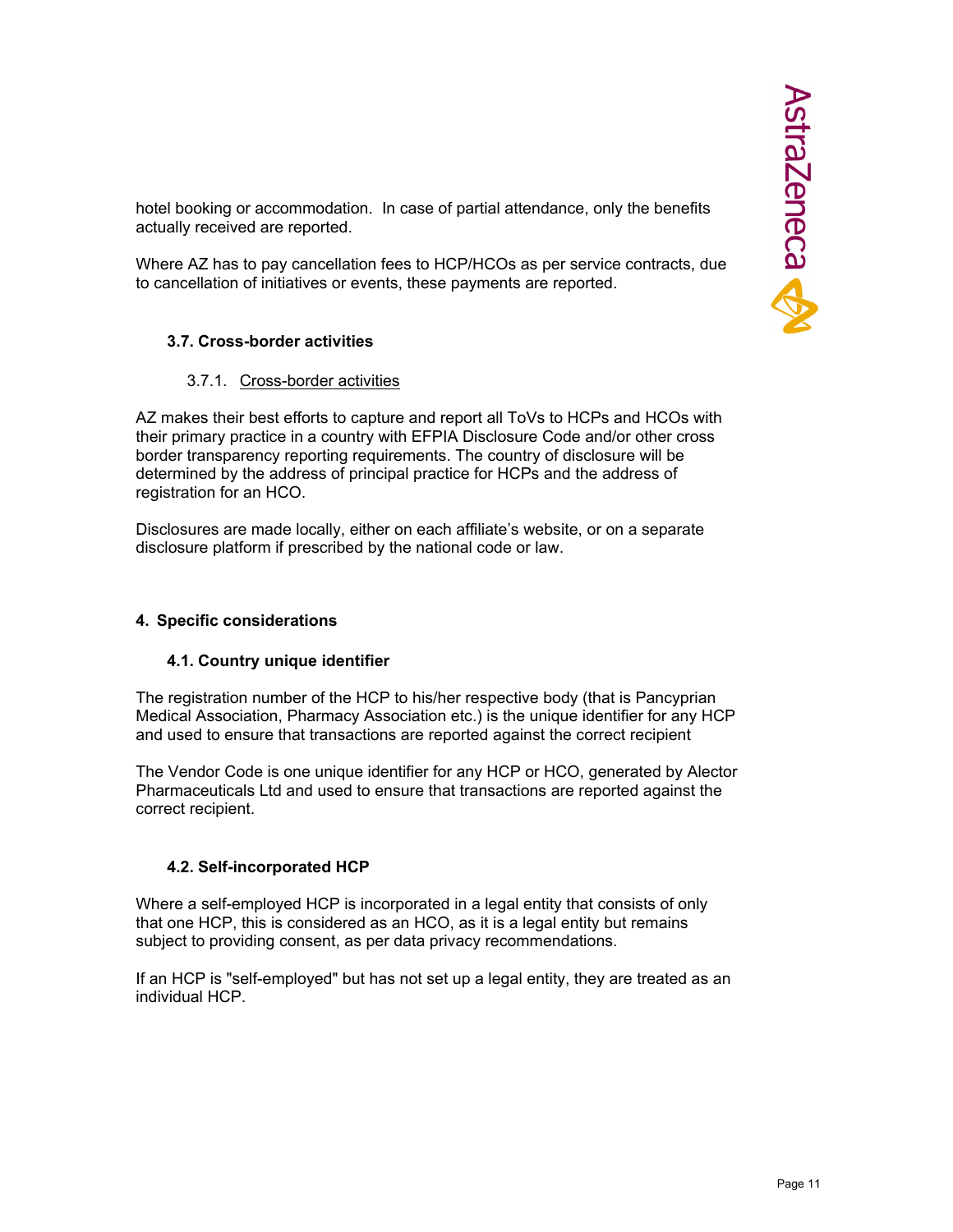# AstraZeneca

## **5. Consent management**

## **5.1. Consent collection**

5.1.1. HCO consent

In Cyprus HCOs are reported without the need for a consent since these are legal entities and therefore any information relating to them does not classify as personal data.

5.1.2. HCP consent

All efforts have been made at local level to achieve a high level of individual HCP payment disclosure whilst recognising applicable Data Privacy regulations.

A consent clause is included in every engagement contract. This requires continuous tracking of HCP's consent status and updating of the consent flag. The last consent or reject will be considered the final one and all the payments to the HCP will be disclosed individually (if consent is given in the last contract) or reported in aggregate (if consent is not given in the last contract).

HCPs' data are reported only after consent is given. If no response is received, a "no" response is assumed and the data are reported in aggregate.

#### **5.2. Management of recipient consent withdrawal**

Consent to disclose can be withdrawn at any time before and after public disclosure.

- If consent is withdrawn before disclosure the consent value is changed to "No"
- After data is published on the KEFEA website, consent withdrawal follows the process defined by KEFEA.

## **5.3. Management of recipient's requests**

Requests or disputes are managed at a local level. HCPs or HCOs should contact/email their local day-to-day contact if they believe any data reported is inaccurate.

Alector Pharmaceuticals Ltd commits to resolving disputes and republishing if required within 30 days of receiving notification of the dispute.